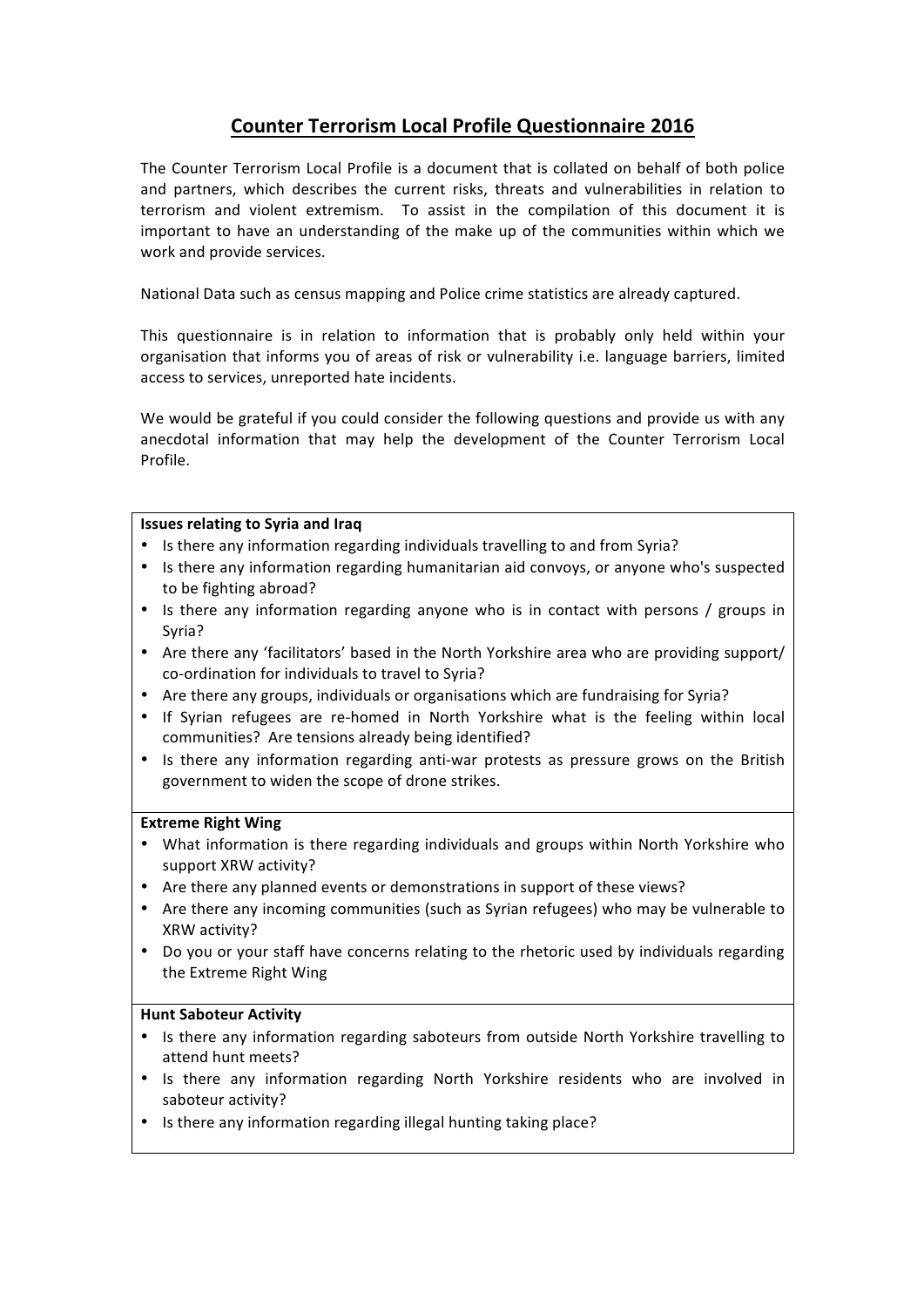## **Fracking**

- Is there any information regarding individuals or groups who are engaged in fracking protests which have the potential to become more radical and disruptive in nature?
- Have there been any suspicious sightings around the proposed fracking areas within North Yorkshire?
- Is there any information regarding protests to be held in the North Yorkshire?

#### **Military**

- Are there any reports of suspicious activity in the vicinity of military bases?
- Are any planned anti-war or other protests planned at military sites?
- Any other concerns with Military sites in the area

#### **Small Ports/Airports**

- Are there any reports of suspicious flights or sailings?
- Are there any reports of suspicious activity around these ports and airports?

## **PKK/ Congra Gel {Kurdistan Workers Party}**

- Is there any information regarding individuals raising funds for the PKK?
- Are there any planned demonstrations or events to be held in support of the Kurdish populations in this country or abroad?

## Has your organisation had any reports which highlight any other issues of note? For **example:**

• Self radicalisation via computer use in schools/ colleges / public libraries

**What (if any) vulnerabilities have you identified in local communities (e.g. community tensions?)**

- **Experienced** How do communities feel?
- **Evidenced** What has happened or is happening?
- **Potential** What might happen or has the potential to happen?

Are there any anecdotal issues that you are aware off within your communities that may make that community more vulnerable to an extremist ideology?

Are there any communities who are particularly hard to engage with? (e.g. through lack of **translation services, or cultural differences etc)**

Have your teams identified any issues or incidents which may be an early indication of **extremism or radicalisation?** 

 $\triangleright$  If yes, how did you respond?

In terms of community disputes and grievances, are there instances where community leaders or people of influence in the community resolve issues, rather than the local authority or equivalent body?